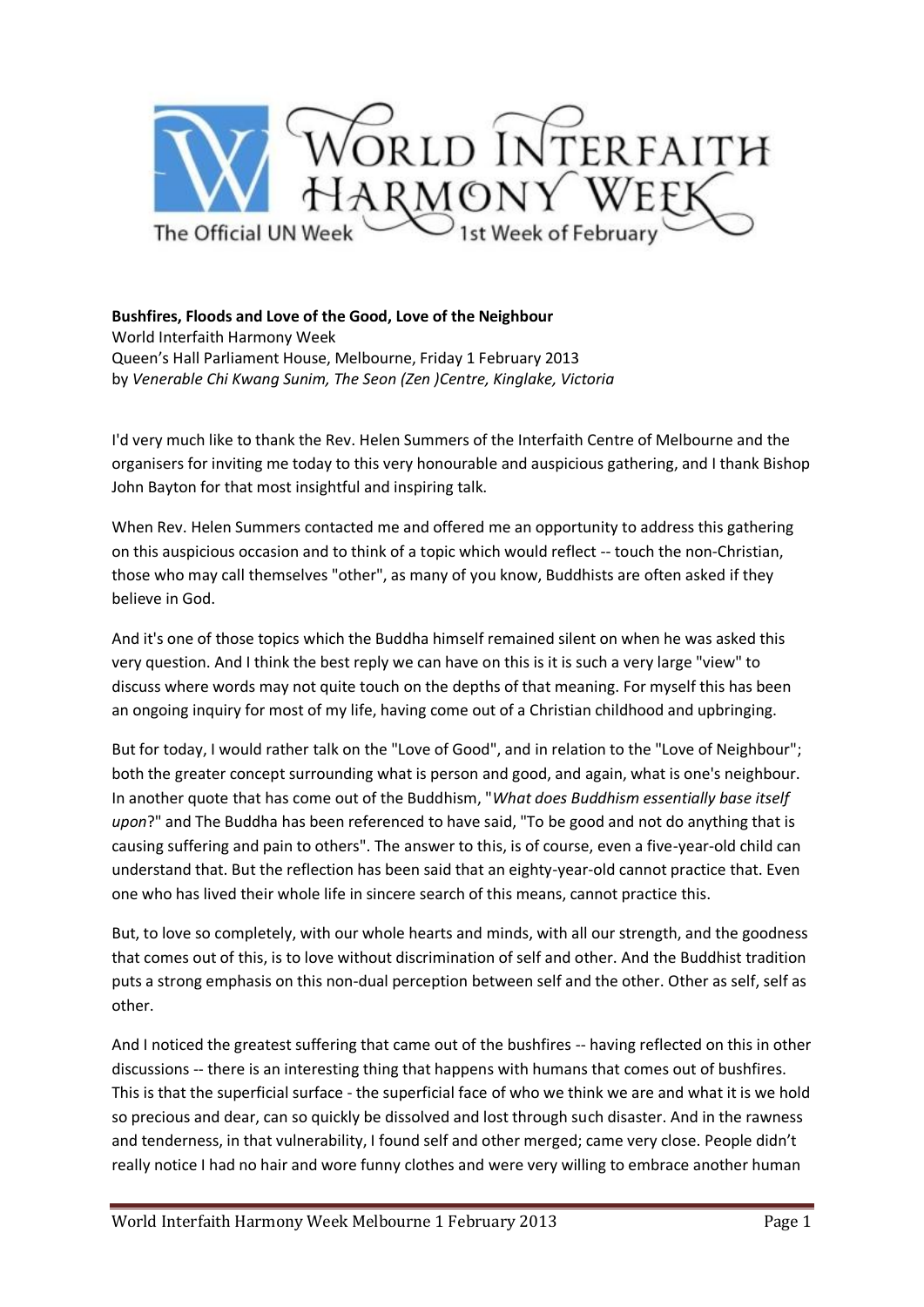being with a smile and an openness and a willingness to be there with them, with their pain, their suffering, their anxiety, their fears.

To just be there, with them.

And I have reflected on this as years have gone by. Even though people innately come back to a lot of their human needs, loves and hates and so forth, this very genuine quality is there. We sometimes call it "Buddha nature", selfless nature, the highest human ideals, some may reflect it through "image of God". It's there. In all of us. When we are willing to just put "it" down; put anything other, anything extra, anything more, we put that down for a short while. Usually it means we have to practice many - lifetimes - as we would say in Buddhism; but a long time, in some form of deep and integrating ritual or meditation, or in prayer, or at times when things are wiped away such as through disaster, near death experience, we are forced, then, to put "it" down.

In the first century a very great reformer of Buddhism, a great teacher called Atisha, spoke about these great qualities that come to humans - they have a capacity to let go and relinquish. And I think all my years in meditating and studying of the Buddhist tradition and the sutras, looking for Masters throughout the world who would take me one step closer, it was to find *that*. *That*, beyond anything that I would call mind, a self-identifying view.

He spoke about the greatest quality is to seek and serve others; the greatest quality that a human can have, is to serve, is that of giving. The first *paramita* is that one of giving, relinquishing.

So to serve our neighbour. What do we ask? Even to serve something we see as separate from ourselves - what are we able to do and give here? Often we have a view of it, we have an intention; good intentions, many good intentions—but the actions don't necessarily follow.

We have academia, we have all our traditions, have texts, have those who have practised and shown us the way, but it does not mean we actually do it.

I do see that monks, the Venerables, who are coming from all cultures now to Australia to serve here, in small communities and large communities of Buddhists, they find a great difficulty to just meet their neighbours. Language is one factor. However, this is not a reason.

I understand to a degree that words are just limiting. One great teacher said to me at a conference we sat for day after day, hours and hours of English lectures - said to me that what comes out of their mouths is a tiny fraction of what I gather from this person sharing of their own depths of wisdom and compassion.

What comes from being with our neighbours is far more than whether we can speak the same language. Our neighbour is always there and there is always something we can offer - if only - to offer some space. A word, or even silence in many cases.

I found by sitting with people in bushfires even to just sit, or to listen - I still listen to people for hours on the telephone - same records going around and round, but I do see a change in their habits, in their lives moving forward.

So space, a word, or silence, is often a great teacher. The greatest precept, the greatest way to conduct our lives is to be continually aware, continually present, open, attentive.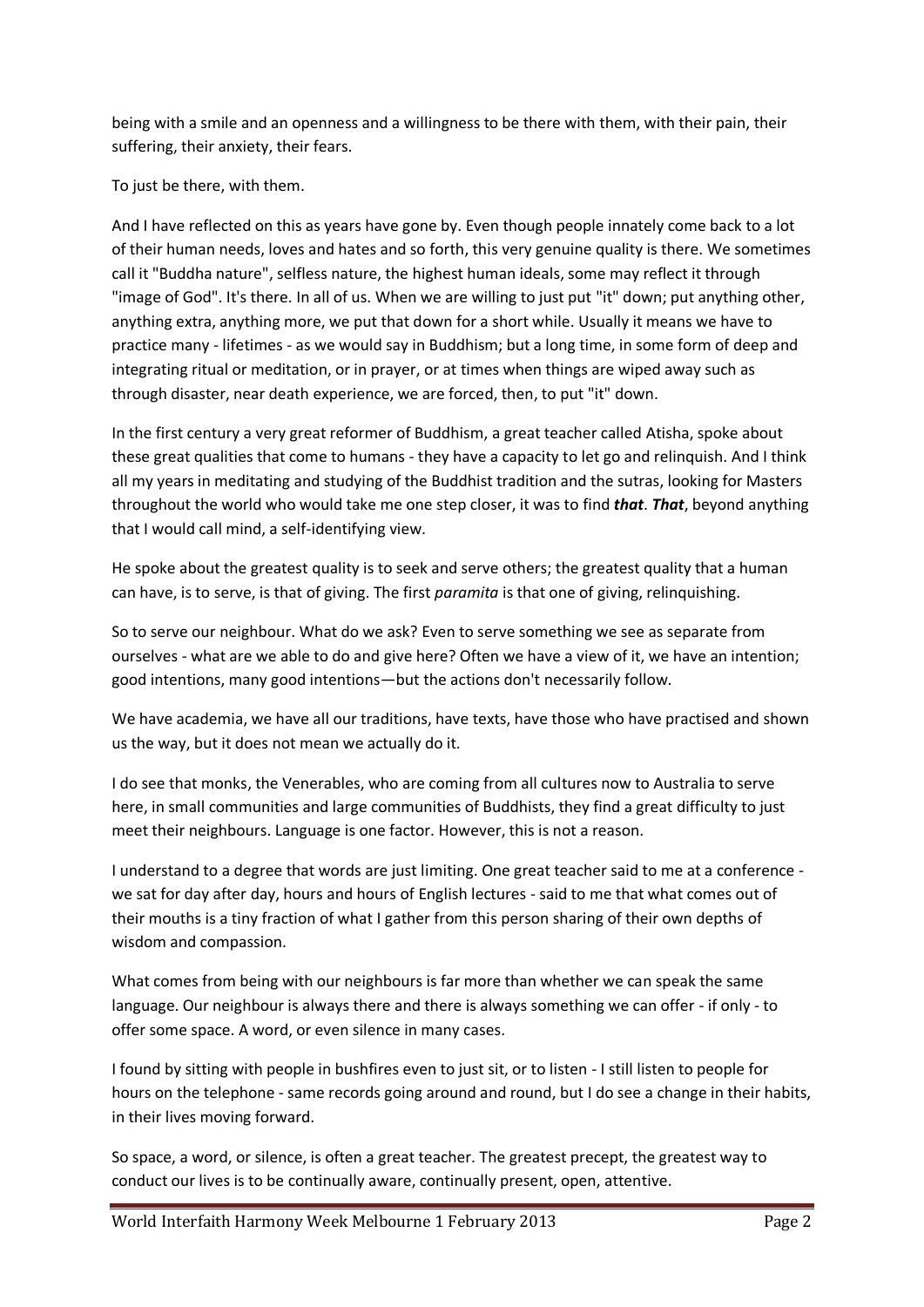Just to be there with our full mindful attention requires a very still mind, a stillness so deep that its silence reverberates ... beyond space and time.

There is a great boddhisattva in Buddhism; you may call it an Avatar, Quan Yin, who is the one who hears the cries. In my home I have this particular deity that I make offerings to; because it is one that is helping to instill a compassionate kindness, a giving - a forgiving - within myself that allows me to hear everybody's cries. And everyone is always crying. And I found that sitting in the mountains in Korea - sometimes it might have been an isolated, lonely life. Actually there was an enormous amount going on all the time, most of it course in my own mind. But actually, it was a deep inner stillness, a deepening of awareness, deepening of mind. The world is a very alive, interconnected place. The neighbours were very close - the monastics were twenty minutes, an hour, five hours, ten hours away. Virtually, I knew those that I didn't know who were right there, as I still feel in meditation.

And those in the bushfires were not alone, those in the floods at this very moment, are not alone we are there with them and they with us. I found an interesting thing in Kinglake after the fires. People I know don't come up to visit very often. Families haven't been since shortly after the bushfires. Somehow they feel uncomfortable. Unable to be with us, to be with the memory, to be with the story, to be with the change. And there are great changes. Extraordinary changes.

**The greatest action** is not to be lost in self-centred worldly ways. Not to be lost in selfishness that separates the neighbour and isolates us. Sometimes the neighbour is perhaps, seemingly too other, too different, to ordinary, too close, or culturally too diverse.

**The greatest generosity** is that of non-attachment. I was asked by many Asian Buddhists after the bushfires to bring all their offerings to all the various fire affected communities. It took a lot of organisation to bring up truckload of things. But still, when we delivered the various items, we found that what people were asking us for was our time to be with their story; to reflect and be with their fears.

The actual materiality seemed to be palliative ordered at that time. Which was a daily matter, a sense of when you are closer to death, when you are closer to a demise, when you are closer to letting go of who I think I am - then what springs forth is something that is very relevant, very present to us all.

And I usually find that when people actually do communicate, what they communicate is not just about themselves but something that I need to also reflect on within myself. There is never an individual; there are always two people that are communicating. Or three people or whatever number. There is always a connection.

**The greatest patience** is humility. We are always in the face of being, suffering, endurance, patience. It is the centre of paramitas between that and skilfully developing or cultivating one's virtues, and cultivating one's mind. There is a place that requires great endurance, great patience and a great effort. But to do that we need to be humble and bow deeply within. And life itself is often an extremely humbling experience.

**The greatest effort** is not to be concerned with the results. Effort requires us to be so very present. And I found that meeting after meeting, I found that what the community could offer and what